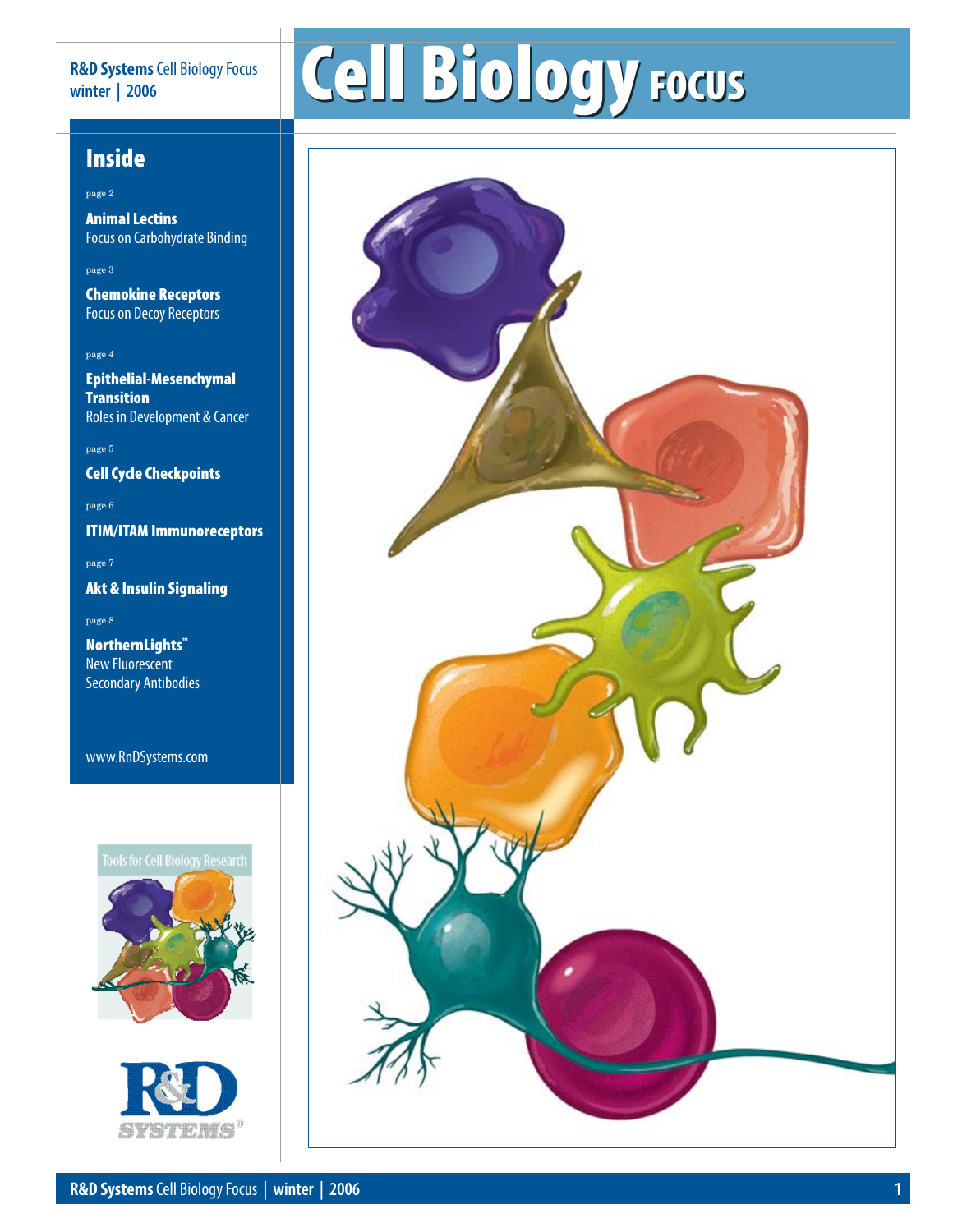# Animal Lectins: Focus on Carbohydrate Binding

Lectins (from Latin Lectus, past participle of *legere*, **to select**) are carbohydrate-binding (**selecting**) proteins that show no enzyme activity towards sugars and are present in all life kingdoms. There are at least 13 groups (or families) of lectins in the animal kingdom, some with overlapping carbohydrate specificity. Among these are galectins, pentraxins, I- and P-type lectins, and C-type (Ca<sup>2+</sup>-dependent) lectins. Also known as the C-type lectin domain (CTLD) superfamily, the C-type lectins include lecticans, type II transmembrane lectins, collectins, selectins, NK/lymphocyte receptors, and the macrophage mannose receptor. The table includes a list of research tools for animal lectins available from R&D Systems with the known (or proposed) carbohydrate specificities indicated. These reagents will be useful in defining the ligand specificities and additional functions of these lectins.

| <b>Selected Lectin Products</b>   |                     |                 |               |                                                               |                    | <b>Selected Lectin Products</b> |                   |                         |                |
|-----------------------------------|---------------------|-----------------|---------------|---------------------------------------------------------------|--------------------|---------------------------------|-------------------|-------------------------|----------------|
| <b>MOLECULE</b>                   | <b>ANTIBODIES</b>   | <b>PROTEINS</b> | <b>ELISAs</b> | <b>CARBOHYDRATE SPECIFICITY</b>                               |                    | <b>MOLECULE</b>                 | <b>ANTIBODIES</b> | <b>PROTEINS</b>         | <b>ELISAs</b>  |
| Aggrecan                          | н                   | H               |               | Galactose/Fucose                                              | MAG/Siglec-4a      |                                 | R.                | $\overline{\mathsf{R}}$ |                |
| ASGR1                             | M                   | M               |               | Galactose/GalNAc                                              | <b>MBL</b>         |                                 | H                 | H <sub>M</sub>          |                |
| Calreticulin-2                    | H                   |                 |               | Glucose                                                       | $MBL-2$            |                                 | M                 | M                       |                |
| <b>CD44</b>                       | н                   | н               |               | Hyaluronan                                                    | MGL2               |                                 | Μ                 | Μ                       |                |
| CD48/SLAMF2                       | M                   | H <sub>M</sub>  |               | <b>Heparan Sulfate</b>                                        | <b>MMR</b>         |                                 | H <sub>M</sub>    | H <sub>M</sub>          |                |
| <b>CD83</b>                       | H <sub>M</sub>      | M               |               | <b>Sialic Acid</b>                                            | NCAM/CD56          | H                               |                   | н                       |                |
| CL-P1/COLEC12                     | H <sub>M</sub>      | H <sub>M</sub>  |               | GaINAc                                                        | NCAM-L1            | H                               |                   | H                       |                |
| CLECSF13                          | M                   |                 |               | Galactose/Fucose                                              | OCIL/CLEC2d        | H <sub>M</sub>                  |                   |                         |                |
| <b>DC-SIGN</b>                    | H                   | H<br>H          |               | Tri-Mannose/Fucose                                            | Pentraxin-3/TSG-14 | H <sub>M</sub>                  |                   | H <sub>M</sub>          | M              |
| DC-SIGNR/CD299<br>Dectin-1/CLEC7A | н<br>H <sub>M</sub> |                 |               | <b>Tri-Mannose</b>                                            | Reg 2/PAP          | R                               |                   |                         |                |
| Dectin-2/CLEC6A                   | H <sub>M</sub>      |                 |               | $(\beta 1, 3 \text{ Glucose})$ <sub>n</sub><br><b>Mannose</b> | <b>E-Selectin</b>  | <b>HMR</b>                      |                   | <b>HMR</b>              | H <sub>M</sub> |
| Fcε RII/CD23                      | H                   | H               |               | Galactose                                                     | L-Selectin         | <b>HMR</b>                      |                   | <b>HMR</b>              | <b>HMR</b>     |
| Ficolin-2                         | н                   |                 |               | GIcNAc                                                        | <b>P-Selectin</b>  | H <sub>M</sub>                  |                   | H <sub>M</sub>          | H <sub>M</sub> |
| Ficolin-3                         | H                   |                 |               | GlcNAc/GalNAc/Glucose                                         | Sialec-2/CD22      | н                               |                   | H <sub>M</sub>          |                |
| Galectin-1, -3                    | H <sub>M</sub>      | H M             | M             | Galactose/Lactose                                             | Siglec-3/CD33      | H <sub>M</sub>                  |                   | H                       |                |
| Galectin-2, -8                    | H                   | H               |               | Galactose/Lactose                                             | Siglec-5, -9       | н                               |                   | н                       | н              |
| <b>Galectin-3 BP</b>              | н                   |                 |               | Galactose/Lactose                                             | Siglec-6           | H                               |                   | H                       |                |
| Galectin-4                        | H <sub>M</sub>      | H               |               | Galactose/Lactose                                             | Siglec-7           | н                               |                   | н                       | н              |
| Galectin-7                        | H <sub>M</sub>      | H <sub>M</sub>  | н             | Galactose/Lactose                                             | Siglec-10          | H                               |                   | H                       |                |
| Galectin-9                        | H <sub>M</sub>      |                 |               | Galactose/Lactose                                             | Siglec-11          | H                               |                   |                         |                |
| <b>HAPLN1</b>                     | н                   | H               |               | Hyaluronan                                                    | Siglec-F           | M                               |                   | M                       |                |
| <b>ICAM-1/CD54</b>                | <b>HMR</b>          | <b>HMR</b>      | <b>HMR</b>    | Hyaluronan                                                    | SIGNR1/CD209       | M                               |                   | M                       |                |
| <b>IGF-II R</b>                   | н                   | H               |               | <b>Mannose</b>                                                | SP-D               | H                               |                   |                         |                |
| Langerin                          | H                   |                 |               | Mannose/GlcNAc/Fucose                                         | TSG-6              | H <sub>M</sub>                  |                   |                         |                |
| Layilin                           | H <sub>M</sub>      | H <sub>M</sub>  |               | Hyaluronan                                                    | Versican           | H                               |                   |                         |                |
| LSECtin/CLEC4G                    | H                   |                 |               | Mannose/GlcNAc/Fucose                                         |                    |                                 |                   |                         |                |



selectin/Fc (Catalog # 137-PS) at the indicated concentrations. Recombinant P-selectin stimulates dose-dependent adhesion of the human histiocytic lymphoma cell line U937.

Key: **H** Human **M** Mouse **R** Rat



**Figure 2.** Galectin-3 was detected in a cryostat tissue section of embryonic mouse<br>ribs (15 d.p.c.) using R&D Systems goat anti-mouse affinity purified galectin-3<br>antibody (Catalog # AF1197).Tissues were stained using R&D DAB Cell and Tissue Staining Kit (Catalog # CTS008; brown) and counterstained with hematoxylin (blue).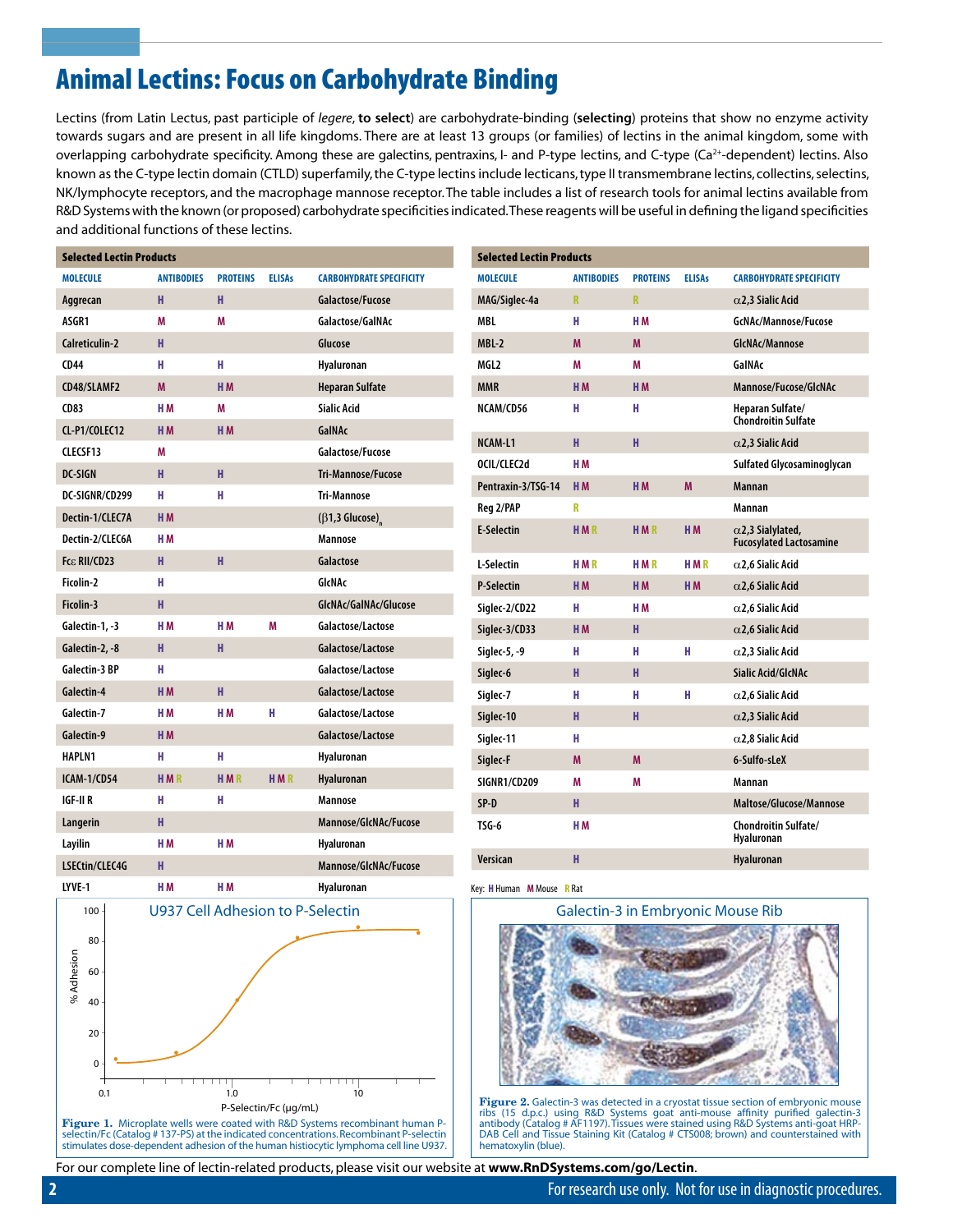# Chemokine Receptors: Focus on Decoy Receptors

Chemokines regulate cell trafficking by binding and signaling via 7-transmembrane G protein-coupled receptors. However, there is a category of chemokine receptors termed decoy receptors that do not signal and do not mediate chemotaxis. Instead, they affect ligand internalization and degradation. Currently, there are three known decoy receptors in mammals and more than two dozen associated with viruses. Mammalian D6 only interacts with inflammatory chemokines of the CC subfamily, whereas CCXCKR binds hemostatic CC chemokines, and DARC binds both CXC and CC chemokines. Viral CCI is a soluble poxvirus-encoded molecule that binds to almost all CC chemokines. The effects of decoy receptors may be context-dependent. For example, while chemokine sequestration may inhibit cells from traveling into an area of inflammation, they may also block cells from leaving an area of inflammation. Additionally, DARC on endothelial cells is proposed to bind chemokines and transport them through the cell for presentation on the vessel cell surface where they are accessible to circulating leukocytes.

R&D Systems offers a variety of reagents to investigate this expanding field of research including chemokine-related antibodies, proteins, ELISAs, and tools for multi-analyte profiling. The table highlights antibodies that are currently available for chemokine receptor research.

For an updated listing of all chemokine-related products, please visit our website at **www.RnDSystems.com/go/Chemokine**.

### CCR1 Expression in Human Tonsil



**Figure 1.** CCR1 was detected in a paraffin-embedded section of human tonsil using R&D Systems anti-human CCR1 monoclonal antibody (Catalog # MAB145). Tissues were stained using R&D Systems anti-mouse HRP-DAB Cell and Tissue Staining Kit (Catalog # CTS002; brown) and counterstained with hematoxylin (blue).

| <b>Chemokine Receptor-related Antibodies</b> |                   |                      |                   |                              |                   |  |  |
|----------------------------------------------|-------------------|----------------------|-------------------|------------------------------|-------------------|--|--|
| <b>MOLECULE</b>                              | <b>ANTIBODIES</b> | <b>MOLECULE</b>      | <b>ANTIBODIES</b> | <b>MOLECULE</b>              | <b>ANTIBODIES</b> |  |  |
| <b>APJ</b>                                   | н                 | CCR7                 | H <sub>M</sub>    | CXCR4                        | H <sub>M</sub>    |  |  |
| CCI                                          | v                 | CCR8                 | н                 | CXCR5                        | н                 |  |  |
| CCR1                                         | н                 | CCR9                 | H <sub>M</sub>    | CXCR6                        | H <sub>M</sub>    |  |  |
| CCR <sub>2</sub>                             | н                 | CCR10                | H <sub>M</sub>    | D6                           | н                 |  |  |
| CCR3                                         | H <sub>M</sub>    | Chem R23             | н                 | HCR/CRAM-A/B                 | н                 |  |  |
| CCR4                                         | н                 | <b>CXCR1/IL-8 RA</b> | н                 | <b>HM74A</b>                 | н                 |  |  |
| CCR5                                         | H                 | <b>CXCR2/IL-8 RB</b> | H <sub>M</sub>    | Key: H Human M Mouse V Viral |                   |  |  |
| CCR6                                         | H M               | CXCR3                | H <sub>M</sub>    |                              |                   |  |  |



**Figure 2.** R&D Systems recombinant viral CCI (Catalog # 696-CC) inhibits the chemotaxis of CCR2-transfected BaF/3 cells toward 0.02 µg/mL of R&D Systems<br>recombinant mouse JE (Catalog # 479-JE;green).The inhibitory effect of recombinant<br>viral CCI (0.4 µg/mL) on JE-induced chemotaxis is neutralized b viral CCI monoclonal antibody (Catalog # MAB6961; blue). Chemotaxis was assessed using a polycarbonate filter with a 5 µm pore size. Cells migrating through the filter stained with resazurin (Catalog # AR002) and the relative fluorescence units (RFU) were measured using a spectrofluorometer.



**Figure 3.** D6 was detected by flow cytometry in D6-transfected NS0 cells using R&D Systems anti-human phycoerythrin-conjugated D6 monoclonal antibody (Catalog # FAB 1364P; red histogram). Non-transfected control cells were also stained with the same antibody and assessed by flow cytometry (blue histogram).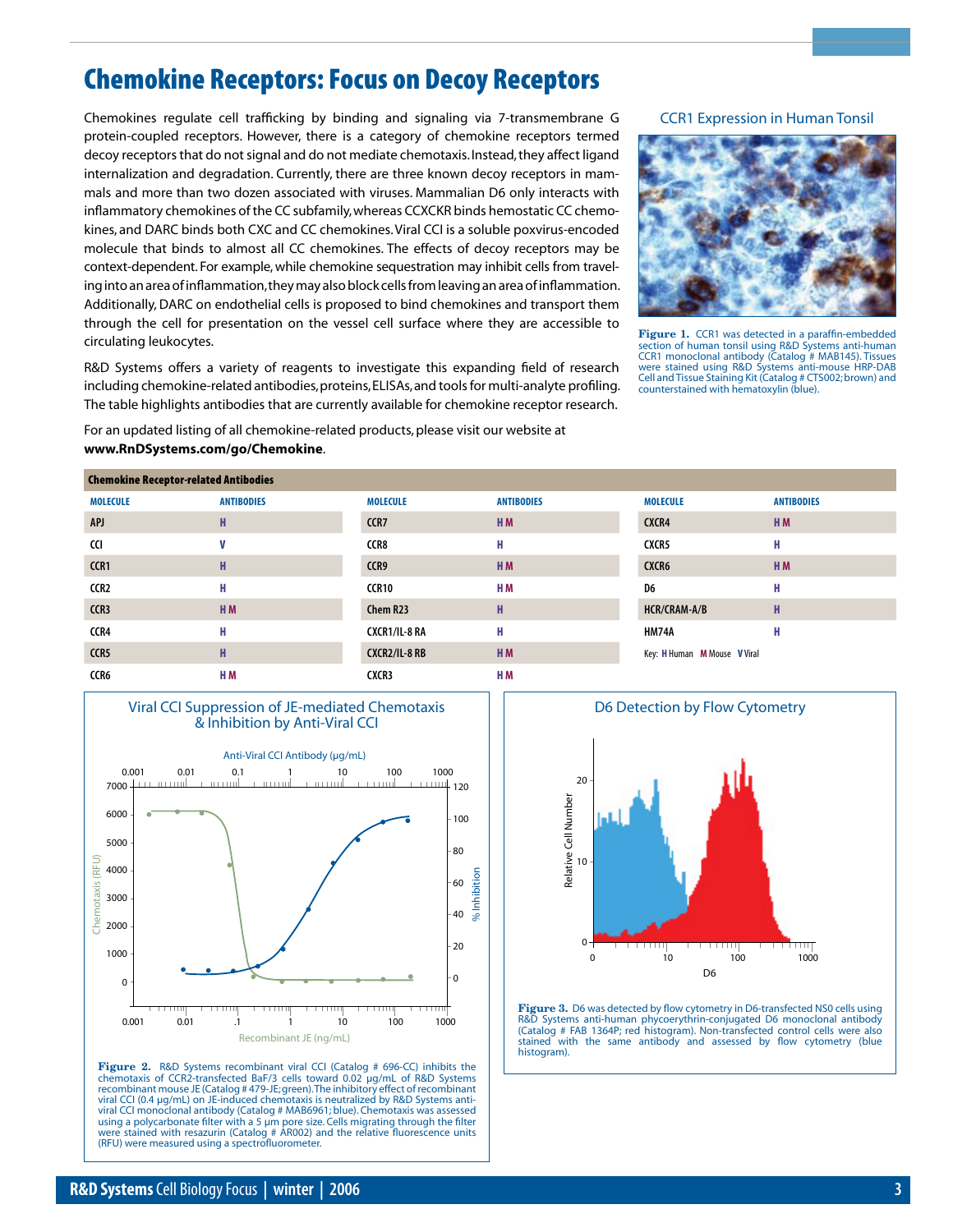# Epithelial-Mesenchymal Transition: Roles in Development & Cancer

The transition of cells from an epithelial to a mesenchymal phenotype (EMT) is an important morphogenetic mechanism during embryonic development. Gastrulation and neural crest formation both involve a transformation of cells from an epithelial state with strong cell-cell adhesion, apical-basal polarity, and limited migratory capacity, to a mesenchymal state characterized by decreased cell-cell adhesion, elongated irregular cell shape, and significant migratory ability. The molecular control of the EMT is being actively investigated. In adherent epithelial cells,  $\beta$ -catenin is sequestered in the cytoplasm by participation in a complex with the adhesion proteins E-cadherin and  $\alpha$ -catenin. HGF, acting through c-met/HGF receptor, phosphorylates b-catenin, leading to its dissociation from the E-cadherin complex and entry into the nucleus. In addition, Wnt ligands control the amount of  $\beta$ -catenin available in the cytoplasm by preventing its ubiquitin-mediated degradation. Additional autocrine factors that have been shown to promote EMT include TGF- $\beta$ , EGF family members, IGF-I, and IGF-II. EMT is also of interest due to a putative role in cancer, where it can allow cells from solid tumors to acquire a migratory phenotype conducive to metastasis.



**Figure 1.** Wnt-7a inhibits the ability of Wnt-3a to induce alkaline phosphatase (AP) synthesis by MC3T3-E1 osteoblastic cells. Cells were treated with increasing concentrations of R&D Systems recombinant human Wnt-7a (Catalog # 3008-WN) in the presence of 10 ng/mL R&D Systems recombinant mouse Wnt-3a (Catalog # 1324-WN) for three days.



**Figure 2.** E-cadherin was detected at the junctions of human epidermoid carcinoma cells using R&D Systems goat anti-human E-cadherin affinity purified polyclonal antibody (Catalog # AF648). Cells were stained with R&D Systems NorthernLights™-547 anti-goat IgG secondary antibody (Catalog # NL004; red) and counterstained with DAPI (blue).

| <b>Epithelial-Mesenchymal Transition-related Products</b> |                   |                                                                                   |                |  |  |  |
|-----------------------------------------------------------|-------------------|-----------------------------------------------------------------------------------|----------------|--|--|--|
| <b>MOLECULE</b>                                           | <b>ANTIBODIES</b> | <b>PROTEINS</b>                                                                   | <b>ELISAs</b>  |  |  |  |
| <b>B-Catenin</b>                                          | HMRX              |                                                                                   | H              |  |  |  |
| Claudin-6                                                 | н                 |                                                                                   |                |  |  |  |
| <b>Cytokeratin 8</b>                                      | H                 |                                                                                   |                |  |  |  |
| Dkk-1                                                     | H <sub>M</sub>    | H <sub>M</sub>                                                                    | H <sub>M</sub> |  |  |  |
| Dkk-2                                                     | M                 |                                                                                   |                |  |  |  |
| Dkk-3                                                     | H <sub>M</sub>    | н                                                                                 |                |  |  |  |
| Dkk-4                                                     | H <sub>M</sub>    | H <sub>M</sub>                                                                    |                |  |  |  |
| <b>E-Cadherin</b>                                         | HM                | H M                                                                               | H <sub>M</sub> |  |  |  |
| N-Cadherin                                                |                   | H                                                                                 |                |  |  |  |
| EGF                                                       | H <sub>M</sub>    | <b>HMR</b>                                                                        | H <sub>M</sub> |  |  |  |
| <b>EGFR</b>                                               | H <sub>M</sub>    | H.                                                                                | H              |  |  |  |
| <b>Fibronectin</b>                                        | н                 | HB                                                                                |                |  |  |  |
| Frizzled-1                                                | H <sub>M</sub>    | M                                                                                 |                |  |  |  |
| Frizzled-2, -8                                            | M                 | M                                                                                 |                |  |  |  |
| Frizzled-3, -6                                            | H <sub>M</sub>    |                                                                                   |                |  |  |  |
| Frizzled-4, -7                                            | H <sub>M</sub>    | M                                                                                 |                |  |  |  |
| Frizzled-5                                                | H.                | H.                                                                                |                |  |  |  |
| Frizzled-9                                                | M                 |                                                                                   |                |  |  |  |
| <b>Glypican 3</b>                                         | H                 | H                                                                                 |                |  |  |  |
| Glypican 5                                                | H <sub>M</sub>    | H <sub>M</sub>                                                                    |                |  |  |  |
| GSK-3 $\alpha$                                            | H                 |                                                                                   |                |  |  |  |
| GSK-3 $\alpha/\beta$ ,-3 $\beta$                          | <b>HMR</b>        |                                                                                   | <b>HMR</b>     |  |  |  |
| <b>HGF</b>                                                | H <sub>M</sub>    | HM Ca                                                                             | H              |  |  |  |
| <b>HGFR</b>                                               | H <sub>M</sub>    | H <sub>M</sub>                                                                    | H <sub>M</sub> |  |  |  |
| $IGF-I$                                                   | H <sub>M</sub>    | H <sub>M</sub>                                                                    | H <sub>M</sub> |  |  |  |
| IGF-II                                                    | H <sub>M</sub>    | H M                                                                               | M              |  |  |  |
| Kremen-1                                                  | H <sub>M</sub>    | M                                                                                 |                |  |  |  |
| Kremen-2                                                  | H <sub>M</sub>    | H <sub>M</sub>                                                                    |                |  |  |  |
| <b>LRP-1</b>                                              | H.                |                                                                                   |                |  |  |  |
| LRP-6                                                     | HM                | HM                                                                                |                |  |  |  |
| Pygopus-1                                                 | HM                |                                                                                   |                |  |  |  |
| Pygopus-2                                                 | H                 |                                                                                   |                |  |  |  |
| R-Spondin 1                                               | M                 |                                                                                   |                |  |  |  |
| R-Spondin 2, 3                                            | H                 |                                                                                   |                |  |  |  |
| sFRP-1, -4                                                | H                 | H.                                                                                |                |  |  |  |
| sFRP-2                                                    | M                 | Μ                                                                                 |                |  |  |  |
| sFRP-3                                                    | H <sub>M</sub>    | H <sub>M</sub>                                                                    |                |  |  |  |
| $TGF-\beta$ Superfamily                                   |                   | See our website for our wide range of TGF- $\beta$ superfamily research reagents. |                |  |  |  |
| <b>Vimentin</b>                                           | H                 |                                                                                   |                |  |  |  |
| Vitronectin                                               |                   | HВ                                                                                |                |  |  |  |
| Wnt-1, -4, -8a, -9b, -10b, -11                            | M                 |                                                                                   |                |  |  |  |
| Wnt-3a, -5a                                               | M                 | M                                                                                 |                |  |  |  |
| Wnt-5b                                                    |                   | M                                                                                 |                |  |  |  |
| Wnt-7a                                                    | H                 | H                                                                                 |                |  |  |  |
| Wnt-7b, -9a                                               | H                 |                                                                                   |                |  |  |  |
|                                                           |                   |                                                                                   |                |  |  |  |

Key: **H** Human **M** Mouse **R** Rat **B** Bovine **Ca** Canine **X** *Xenopus*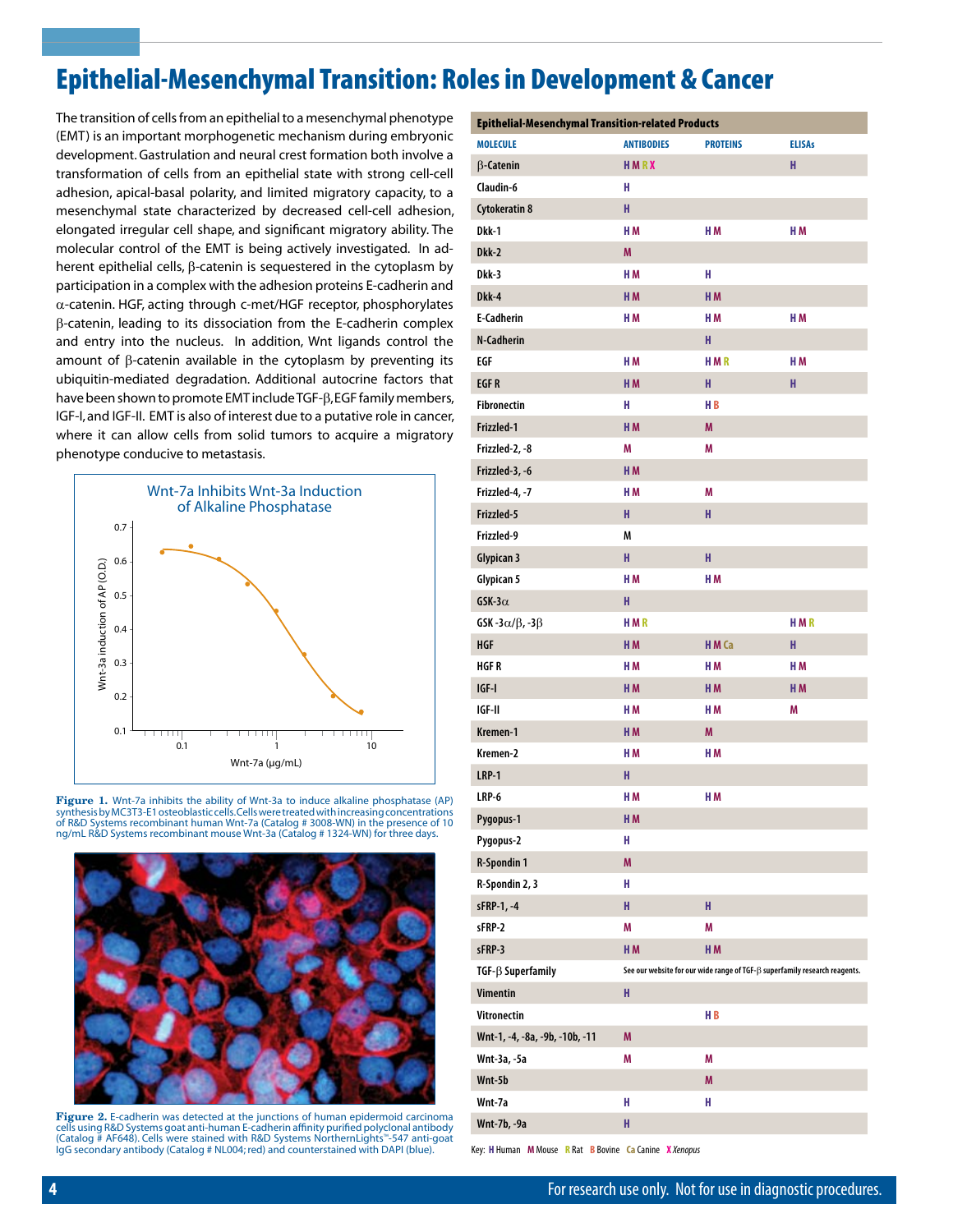

0

100

# Cell Cycle Checkpoints

The proper timing and order of cell cycle events is critical to ensure the faithful replication of DNA to two daughter cells. The mammalian cell cycle is divided into a DNA synthesis (S) phase and a cell division or mitosis (M) phase, separated by two gap or growth phases (G1 and G2). These events are enforced by cell cycle checkpoints at each transition stage (G1 to S, S to G2, G2 to M) and within different stages of the cell cycle.

Cell cycle checkpoints are enforced by a number of different protein kinases and adaptor molecules. These checkpoint proteins act to ensure accuracy during the normal cell cycle, and many also act in response to genotoxic stress from endogenous or environmental sources. Endogenous sources of DNA damage result from cellular metabolism or routine errors in DNA replication and recombination. In the case of genotoxic stress, the cell cycle must be halted until DNA repair occurs and the cycle can resume.



Figure 1. MCF-7 cells were left untreated or treated with 1 µM camptothecin (CPT). Cellular extracts were prepared at the indicated times following CPT treat-<br>ment. Phosphorylated p53 was quantified using R&D Systems phospho-p53 (S15)<br>DuoSet® IC ELISA (Catalog # DYC1839). The same cellular extract purified polyclonal antibody (Catalog # AF1043). The DuoSet IC results correlate well with the amounts of phospho-p53 (S15) detected by Western Blot.

Phospho-p53 (S15) Detected by Flow Cytometry

| <b>MOLECULE</b>   | <b>Cell Cycle/Checkpoint-related Products</b><br><b>ANTIBODIES</b> | <b>PROTEINS</b> | <b>ELISAs</b>  |
|-------------------|--------------------------------------------------------------------|-----------------|----------------|
| 53BP1             | н                                                                  |                 |                |
| <b>ATM</b>        | <b>HMR</b>                                                         |                 | н              |
| <b>ATRIP</b>      | <b>HMR</b>                                                         |                 |                |
| Aurora A          | н                                                                  |                 |                |
| <b>BARD1</b>      | <b>HMR</b>                                                         |                 |                |
| <b>BRCA1</b>      | <b>HMR</b>                                                         |                 |                |
| <b>BRCA2</b>      | н                                                                  |                 |                |
| <b>CBP</b>        | <b>HMR</b>                                                         |                 |                |
| CDC2              | <b>HMR</b>                                                         |                 |                |
| CDC25A            | <b>HMR</b>                                                         | н               |                |
| CDC25B            | <b>HMR</b>                                                         | H               |                |
| Chk1              | <b>HMR</b>                                                         |                 | <b>HMR</b>     |
| Chk <sub>2</sub>  | <b>HMR</b>                                                         |                 | <b>HMR</b>     |
| Claspin           | н                                                                  |                 |                |
| H <sub>2</sub> AX | H                                                                  |                 |                |
| MDM <sub>2</sub>  | <b>HMR</b>                                                         |                 |                |
| Mre11             | н                                                                  |                 |                |
| Nbs1              | <b>HMR</b>                                                         |                 |                |
| p21/CIP1/CDKN1A   | н                                                                  |                 | H              |
| p27/Kip1          | <b>HMR</b>                                                         |                 | н              |
| p53               | <b>HMR</b>                                                         |                 | H <sub>M</sub> |
| Pin1              | H <sub>M</sub>                                                     | H               |                |
| <b>PLKK</b>       | X                                                                  |                 |                |
| Rad1              | н                                                                  |                 |                |
| Rad17             | <b>HR</b>                                                          |                 | H              |
| SMC1              | <b>HMR</b>                                                         |                 |                |
| Wip1              | н                                                                  |                 |                |
|                   |                                                                    |                 |                |

Key: **H** Human **M** Mouse **R** Rat **X** *Xenopus*

For our complete line of products for Cell Cycle and Genotoxic Stress, please visit our website at **www.RnDSystems.com/go/CellCycle**.



**Figure 3.** Chk1 kinase activity in HeLa cell lysates was assayed in the presence of increasing concentrations of Chk1-specific inhibitor SB218078 using R&D Systems Human/Mouse/Rat Active Chk1 DuoSet IC IP Kinase Assay Kit (Catalog # DYC1630). Western blotting using R&D Systems goat anti-human/mouse/rat Chk1 affinity purified polyclonal antibody (Catalog # AF1630) was used to confirm equal amounts of Chk1 protein in the immunoprecipitates (inset).

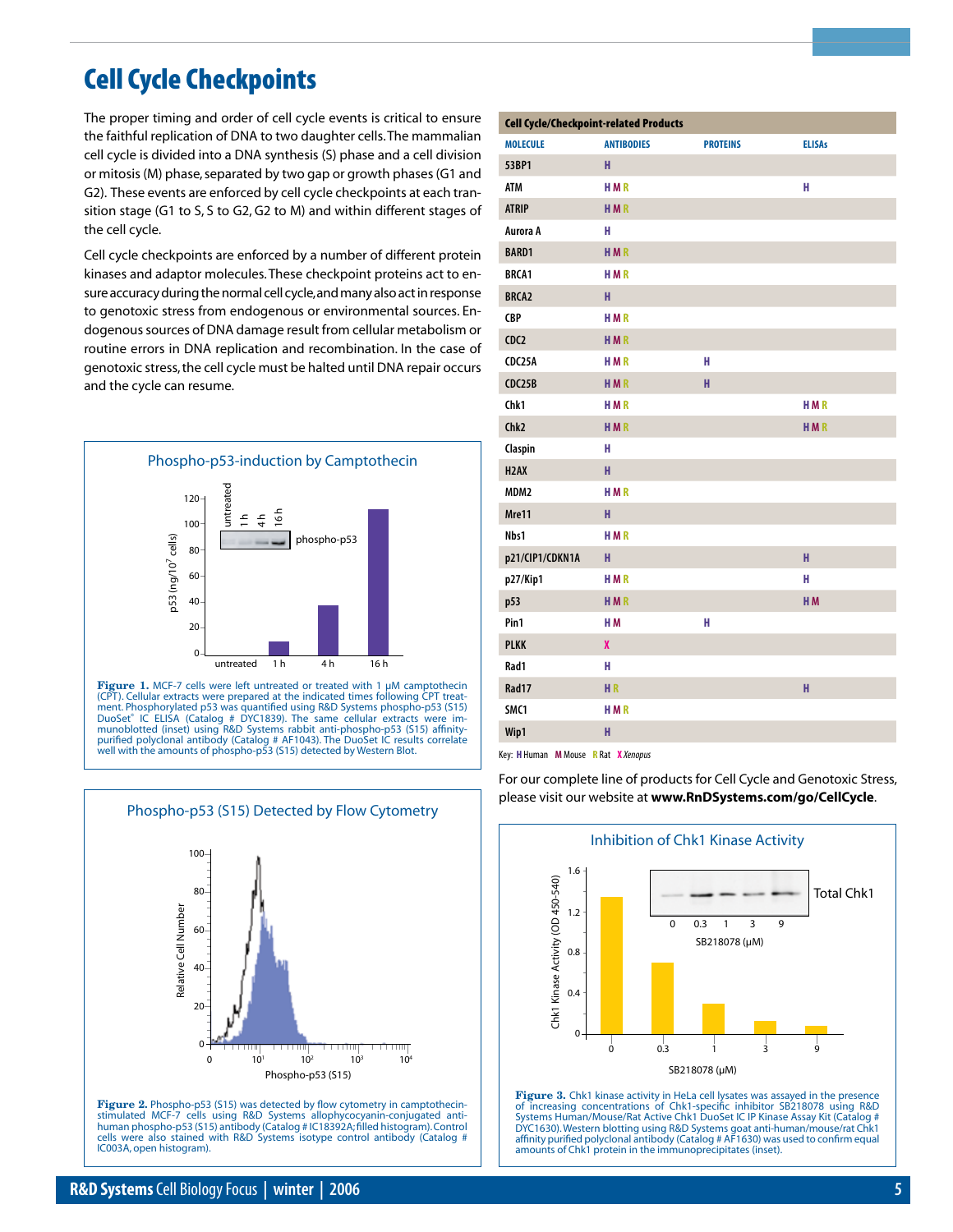# ITIM/ITAM Immunoreceptors

ITAMs (immunoreceptor tyrosine-based activation motif; consensus sequence YxxI/Lx $_{6-12}$ YxxI/ L) and ITIMs (immunoreceptor tyrosine-based inhibition motif; S/I/V/LxYxxI/V/L) are phosphorylation motifs found in a large number of receptors or adaptor proteins. Phosphorylated ITAMs serve as docking sites for tandem SH2 domains of Syk family kinases, whereas phosphorylated ITIMs recruit tyrosine phosphatases. Signaling through ITAMbearing receptors usually results in cell activation, while engagement of ITIM-bearing receptors is usually inhibitory, although exceptions have been described. The majority of these receptors are involved in tumor development and regulation of the immune system, although some also function in tissues such as bone and brain.



**Figure 1.** R&D Systems Proteome Profiler™ Phospho-Immunoreceptor Array Kit (Catalog # ARY004) is a multifunctional<br>tool for simultaneously measuring the relative phosphorylation of 59 ITAM/ITIM-associated immunoreceptors, obtaining a total immunoreceptor profile using lysates prepared from cell-surface biotinylated cells. Cell surface proteins were biotinylated on the cell lines NK-92 (human NK cells) and THP-1 (human monocytic cells). Arrays with capture<br>antibodies spotted in duplicate were incubated with the lysates and the levels of bound immunoreceptors asse with streptavidin-HRP and chemiluminescence detection. The numbered arrows and the accompanying histogram<br>highlight several proteins exhibiting differential expression.The bottom array was incubated with THP-1 lysates with



**Figure 2.** HuT-78 cells (human T cell line) were cultured in microplates coated with R&D Systems anti-human CD3e monoclonal antibody (Catalog # MAB100), or anti-CD3e and R&D Systems recombinant human CEACAM-1 (Catalog # 2244-CM). Anti-CD3e alone stimulates a dose-dependent increase in the levels of IL-2 in the culture supernantant as measured using R&D Systems Quantikine Human IL-2 ELISA Kit (Catalog # D2050; green line). The stimulatory effect of anti-CD3e (10 µg/mL) is inhibited by increasing concentrations of recombinant CEACAM-1 (purple line).

| <b>ITIM/ITAM Immunoreceptor-related Products</b>                      |                   |                 |  |  |  |  |
|-----------------------------------------------------------------------|-------------------|-----------------|--|--|--|--|
| <b>MOLECULE</b>                                                       | <b>ANTIBODIES</b> | <b>PROTEINS</b> |  |  |  |  |
| 2B4/SLAMF4/CD224*                                                     | H <sub>M</sub>    | M               |  |  |  |  |
| <b>BLAME/SLAMF8*</b>                                                  | н                 |                 |  |  |  |  |
| <b>BTLA*</b>                                                          | H <sub>M</sub>    |                 |  |  |  |  |
| $CD3\varepsilon^*$                                                    | H <sub>M</sub>    |                 |  |  |  |  |
| $CD5*$                                                                | H <sub>M</sub>    |                 |  |  |  |  |
| $CD6*$                                                                | H M               | H <sub>M</sub>  |  |  |  |  |
| $CD28*$                                                               | H <sub>M</sub>    | H <sub>M</sub>  |  |  |  |  |
| CD72                                                                  | М                 |                 |  |  |  |  |
| CD84/SLAMF5*                                                          | н                 | н               |  |  |  |  |
| <b>CD155/PVR</b>                                                      | н                 | н               |  |  |  |  |
| <b>CD200 R1</b>                                                       | M                 | н               |  |  |  |  |
| CD229/SLAMF3*                                                         | H <sub>M</sub>    |                 |  |  |  |  |
| CEACAM-1/CD66a*                                                       | н                 | н               |  |  |  |  |
| $CLEC-1*.2$                                                           | н                 |                 |  |  |  |  |
| CRACC/SLAMF7*                                                         | н                 |                 |  |  |  |  |
| CTLA-4*                                                               | H M               | H M             |  |  |  |  |
| DCIR/CLEC4A*                                                          | H <sub>M</sub>    |                 |  |  |  |  |
| Dectin-1/CLEC7A*                                                      | H M               |                 |  |  |  |  |
| DNAM-1*                                                               | н                 | н               |  |  |  |  |
| $Fc\gamma$ RI, RIIA*, RIIB, RIII*                                     | HМ                | H M             |  |  |  |  |
| Fcy RIIC                                                              | н                 | н               |  |  |  |  |
| Fcε RII*                                                              | н                 | н               |  |  |  |  |
| FcRH1*, 2*, 4*, 5*                                                    | H                 |                 |  |  |  |  |
| ILT/LIR Family* Please see our website for a detailed product listing |                   |                 |  |  |  |  |
| Integrin $\beta$ , /CD18                                              | H <sub>M</sub>    |                 |  |  |  |  |
| Integrin $\beta$ ,/CD61*                                              | н                 |                 |  |  |  |  |
| <b>KIR/CD158</b>                                                      | H                 |                 |  |  |  |  |
| KIR2DL1, KIR2DL3                                                      | н                 |                 |  |  |  |  |
| KIR2DL4/CD158d*                                                       | H                 | н               |  |  |  |  |
| KIR2DS4                                                               | н                 |                 |  |  |  |  |
| KIR3DL1                                                               | H                 |                 |  |  |  |  |
| KIR3DL2                                                               |                   | н               |  |  |  |  |
| LAIR1*, LAIR2*                                                        | н                 |                 |  |  |  |  |
| LMIR Family* Please see our website for a detailed product listing    |                   |                 |  |  |  |  |
| MDL-1/CLEC5A*                                                         | H M               |                 |  |  |  |  |
| NKp30, NKp44*                                                         | н                 | н               |  |  |  |  |
| NKp46/NCR1*                                                           | H <sub>M</sub>    | H <sub>M</sub>  |  |  |  |  |
| NKp80/KLRF1*                                                          | н                 |                 |  |  |  |  |
| NTB-A/SLAMF6*                                                         | н                 |                 |  |  |  |  |
| $PD-1*$                                                               | H M               | H M             |  |  |  |  |
| PECAM-1/CD31*                                                         | н                 | <b>HMP</b>      |  |  |  |  |
| Siglec Family* Please see page 2 of this Newsletter                   |                   |                 |  |  |  |  |
| SLAM*                                                                 | н                 |                 |  |  |  |  |
| TREM Family* Please see our website for a detailed product listing    |                   |                 |  |  |  |  |
| Key: H Human M Mouse P Porcine                                        |                   |                 |  |  |  |  |

Array (Catalog # ARY004).

**\*** ITAM/ITIM-associated receptors included in the Human Phospho-Immunoreceptor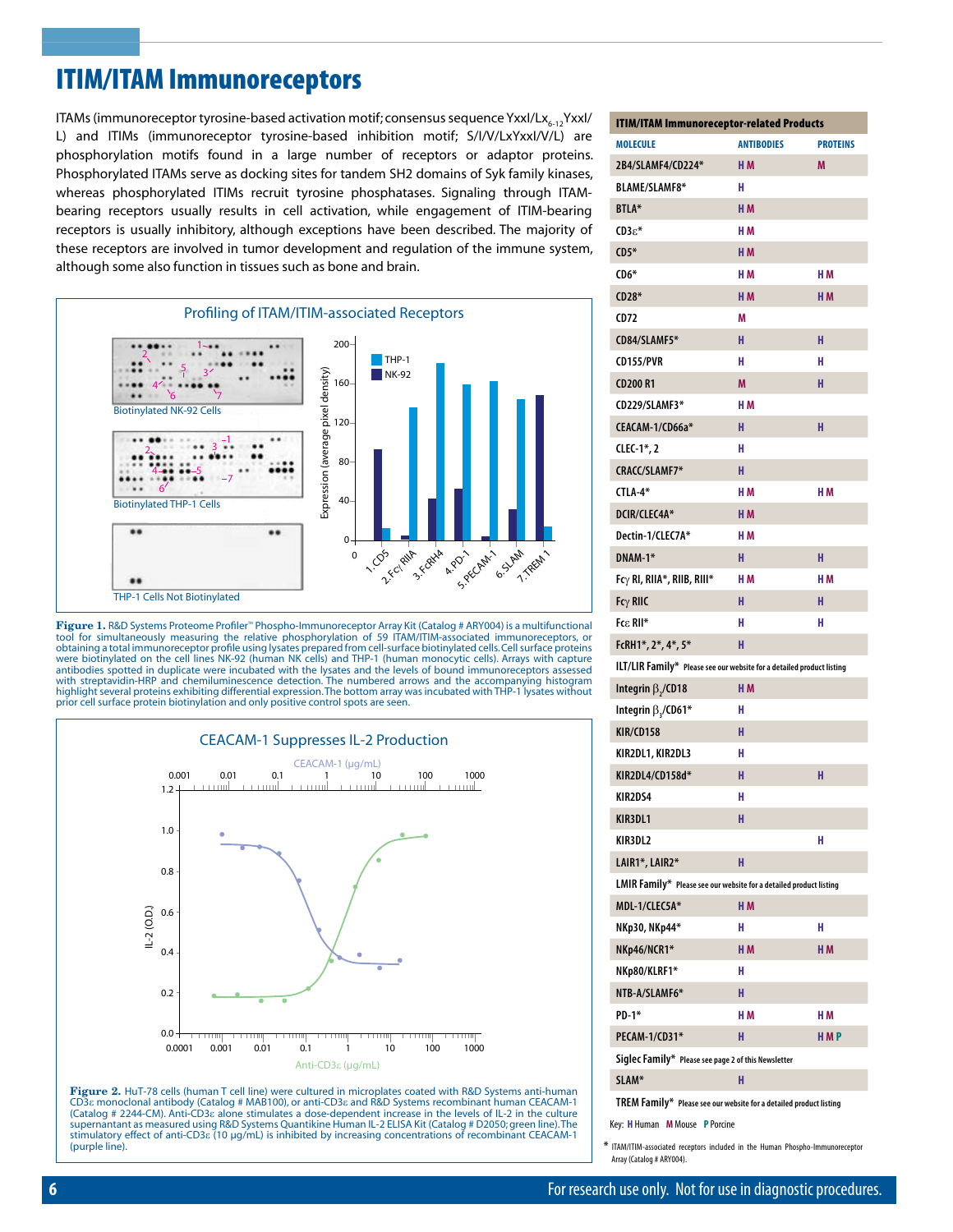# Akt and Insulin Signaling

The phosphatidylinositol 3-kinase (PI3-K)/ Akt signaling pathway is responsible for many of the metabolic actions of insulin. In this pathway, ligand-bound insulin receptor phosphorylates insulin receptor substrate (IRS) proteins, which in turn activate PI3-K. Members of the Akt family are classical effectors of PI3-K and include Akt1 (also known as  $PKB\alpha$ ), Akt2 ( $PKB\beta$ ), and Akt3 (PKBg). Of the three Akts, Akt2 appears most tightly associated with insulin signaling. Active PI3-K generates the second messenger phosphatidylinositol-3,4,5-trisphosphate (PIP<sub>3</sub>), which recruits Akt to the plasma membrane for subsequent phosphorylation by phosphoinositide-dependent kinase-1 (PDK-1). PDK-1 phosphorylates Akt in the activation loop of the kinase domain (T309 of Akt2), and an unknown kinase, possibly the rictor/mTOR complex, phosphorylates Akt in the regulatory domain (S474 of Akt2). Phosphorylation at both sites is necessary for full Akt activation.

Signaling circuits regulated by active Akt mediate insulin's downstream effects by increasing protein synthesis, altering the cytoskeleton, and modifying gene expression. For example, mTOR activation by Akt in turn activates p70 S6 kinase and inactivates 4E-BP1, upregulating protein translation. Also, Akt's inhibitory phosphorylation of AS160 (Akt substrate of 160 kDa) triggers the activation of Rab small GTPases involved in cytoskeletal reorganization, promoting the translocation of glucose transporter GLUT4 to the plasma membrane. Additionally, Aktmediated phosphorylation of FOX class transcription factors leads to their interaction with 14-3-3 proteins and prevents their nuclear localization, inhibiting gluconeogenic transcription and activating adipogenesis.

### Akt1 Detection by Flow Cytometry



|                  | <b>Akt/Insulin-associated Products</b> |                   |                |
|------------------|----------------------------------------|-------------------|----------------|
| <b>MOLECULE</b>  | <b>PROTEINS</b>                        | <b>ANTIBODIES</b> | <b>ELISAs</b>  |
| 14-3-3ζ          | н                                      | H <sub>M</sub>    |                |
| 4FRP1            |                                        | H <sub>M</sub>    |                |
| Akt1             |                                        | <b>HMR</b>        | <b>HMR</b>     |
| Akt <sub>2</sub> |                                        | <b>HMR</b>        |                |
| Akt3             |                                        | н                 |                |
| ASK <sub>1</sub> |                                        | н                 |                |
| <b>Bad</b>       |                                        | H <sub>M</sub>    | <b>HMR</b>     |
| $\beta$ -Catenin |                                        | HMRX              | н              |
| Chk1             |                                        | <b>HMR</b>        | <b>HMR</b>     |
| FoxD3            |                                        | н                 |                |
| FoxJ1            |                                        | н                 |                |
| FoxP3            |                                        | н                 |                |
| Glut4            |                                        | R                 |                |
| $GSK-3\alpha$    |                                        | н                 |                |
| $GSK-3\beta$     |                                        | <b>HMR</b>        | <b>HMR</b>     |
| IGF-I            | H <sub>M</sub>                         | H <sub>M</sub>    | H <sub>M</sub> |
| <b>IGF-IR</b>    | н                                      | н                 | н              |

| <b>MOLECULE</b>           | <b>PROTEINS</b> | <b>ANTIRODIES</b> | <b>FLISAs</b> |
|---------------------------|-----------------|-------------------|---------------|
| $IKK\alpha$               |                 | <b>HMR</b>        |               |
| IKK $\gamma$              |                 | <b>HMR</b>        |               |
| <b>IKKE</b>               |                 | <b>HMR</b>        |               |
| Insulin                   |                 | <b>HMB</b>        |               |
| Insulin R/CD220           | н               | н                 | н             |
| MDM <sub>2</sub>          |                 | <b>HMR</b>        |               |
| p27/Kip1                  |                 | <b>HMR</b>        | н             |
| p70 S6 Kinase             |                 | <b>HMR</b>        | <b>HMR</b>    |
| PDK-1                     |                 | н                 |               |
| PI 3-Kinase p85 $\alpha$  |                 | <b>HMR</b>        |               |
| PI 3-Kinase p110 $\beta$  |                 | н                 |               |
| PI 3-Kinase p110 $\gamma$ |                 | н                 |               |
| PI 3-Kinase p110 $\delta$ |                 | н                 |               |
| <b>PP</b> 2A              |                 | <b>HMR</b>        | <b>HMR</b>    |
| <b>PTEN</b>               | н               | <b>HMR</b>        | <b>HMR</b>    |
| T <sub>OR</sub>           |                 | <b>HMR</b>        | н             |
| WNK1                      |                 | <b>MR</b>         |               |

Key: **H** Human **M** Mouse **R** Rat **B** Bovine **X** *Xenopus*



**Figure 1.** Lysates prepared from MCF-7 cells and induced with IGF-I for the indicated times were quantified using R&D Systems Phospho-Akt (S473) pan specific DuoSet IC ELISA (Catalog # DYC887).The same lysates were also immunoblotted (inset) using either R&D Systems anti-<br>phospho Akt (S473) pan specific (p-Akt) (Catalog # AF887) or anti-Akt pan specific (Catalog #<br>MAB2055) antibodies.The results using phosphorylated Akt detected by Western blot. The immunoblot with anti-Akt antibody indicates that total levels of Akt remained constant during the induction with IGF-I.

**Figure 2.** Jurkat T cells were fixed, permeabilized, and incubated with R&D Systems anti-human Akt1 monoclonal antibody (Catalog # MAB17751). Cells were then stained with R&D Systems anti-mouse IgG NorthernLights-637 secondary antibody (Catalog # NL008; magenta histogram). Control<br>staining was done by incubating cells in R&D Systems IgG1 isotype control<br>monoclonal antibody (Catalog # MAB002), followed by staining with NorthernLights-637 (purple histogram).